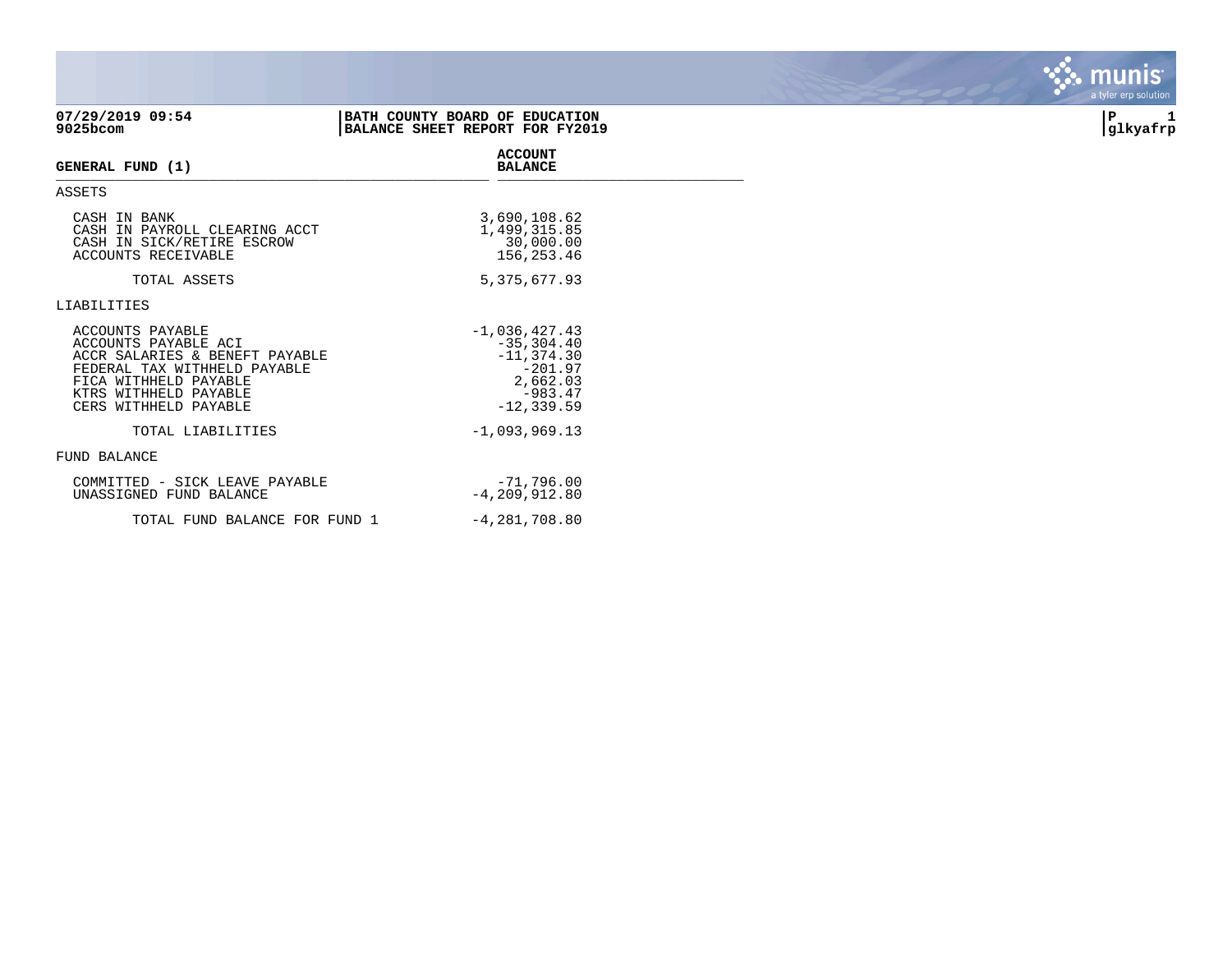| 07/29/2019 09:54<br>9025bcom                                       | BATH COUNTY BOARD OF EDUCATION<br>BALANCE SHEET REPORT FOR FY2019 | 2<br>l P<br> glkyafrp |
|--------------------------------------------------------------------|-------------------------------------------------------------------|-----------------------|
| SPECIAL REVENUE (2)                                                | <b>ACCOUNT</b><br><b>BALANCE</b>                                  |                       |
| ASSETS                                                             |                                                                   |                       |
| CASH IN BANK<br>ACCOUNTS RECEIVABLE                                | 145,600.48<br>173, 297.41                                         |                       |
| TOTAL ASSETS                                                       | 318,897.89                                                        |                       |
| LIABILITIES                                                        |                                                                   |                       |
| ACCOUNTS PAYABLE<br>ACCOUNTS PAYABLE ACI<br>ADVANCES FROM GRANTORS | $-30,888.28$<br>$-32, 211.02$<br>$-255,798.59$                    |                       |
| TOTAL LIABILITIES                                                  | $-318,897.89$                                                     |                       |

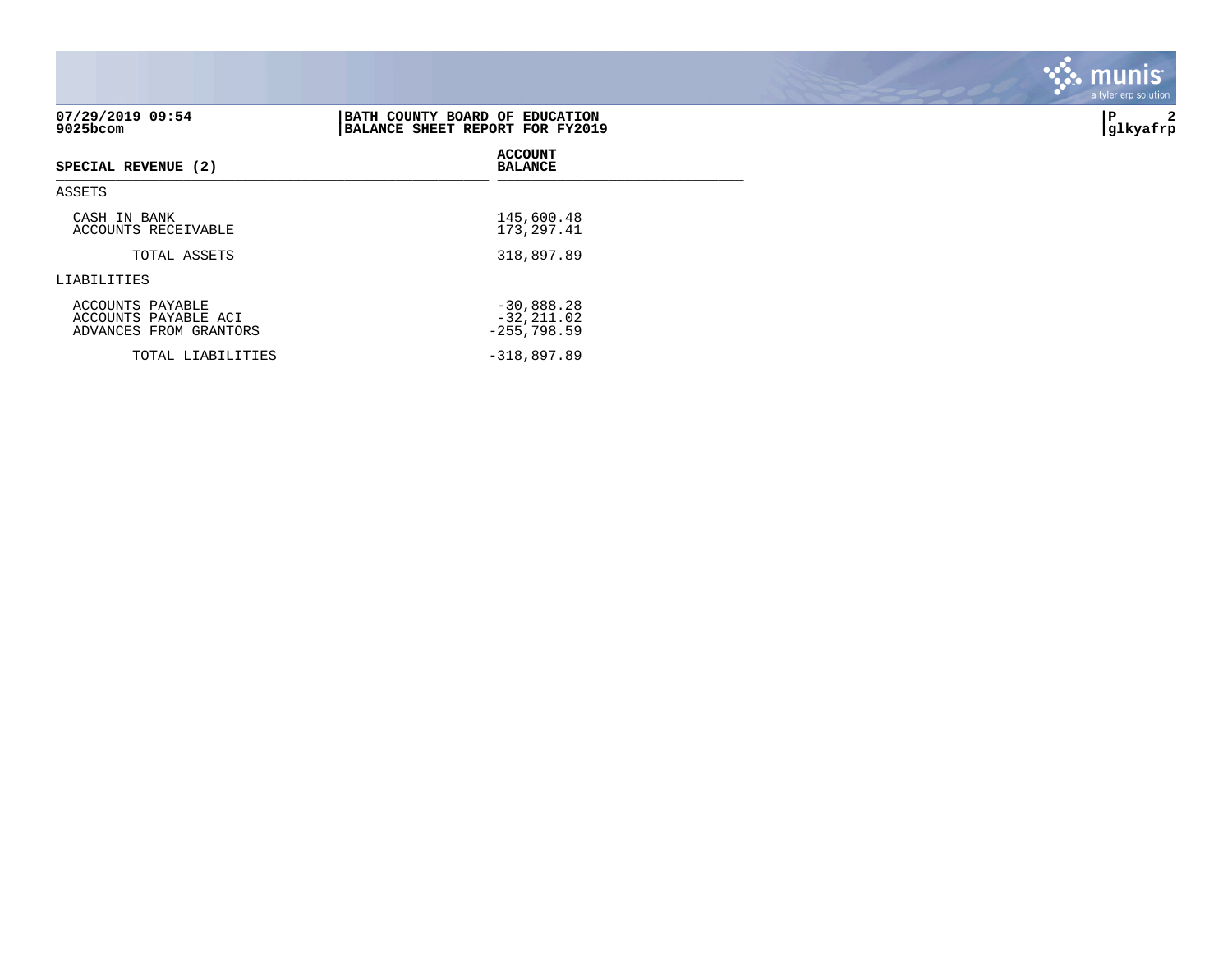| 07/29/2019 09:54<br>$9025$ bcom    | BATH COUNTY BOARD OF EDUCATION<br>BALANCE SHEET REPORT FOR FY2019 | 3<br>∣P<br> glkyafrp |
|------------------------------------|-------------------------------------------------------------------|----------------------|
| DISTRICT ACTIVITY FD (ANNUAL) (21) | <b>ACCOUNT</b><br><b>BALANCE</b>                                  |                      |
| ASSETS                             |                                                                   |                      |
| CASH IN BANK                       | 95,478.67                                                         |                      |
| TOTAL ASSETS                       | 95,478.67                                                         |                      |
| LIABILITIES                        |                                                                   |                      |
| ACCOUNTS PAYABLE ACI               | $-857.16$                                                         |                      |
| TOTAL LIABILITIES                  | $-857.16$                                                         |                      |
| FUND BALANCE                       |                                                                   |                      |
| COMMITTED - OTHER                  | $-94,621.51$                                                      |                      |
| TOTAL FUND BALANCE FOR FUND 21     | $-94,621.51$                                                      |                      |

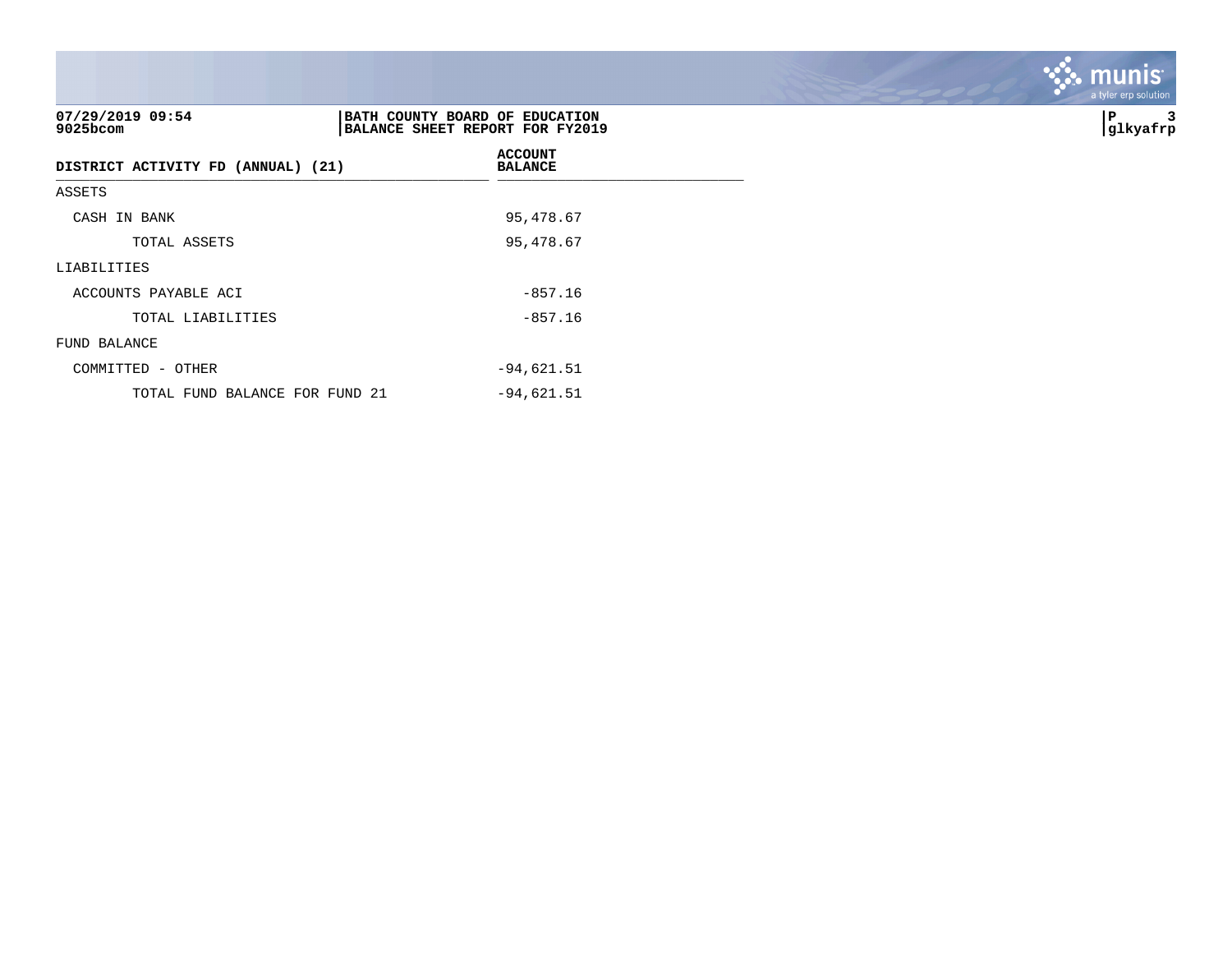| 07/29/2019 09:54<br>$9025$ bcom   | BATH COUNTY BOARD OF EDUCATION<br>BALANCE SHEET REPORT FOR FY2019 | lΡ<br>4<br> glkyafrp |
|-----------------------------------|-------------------------------------------------------------------|----------------------|
| BUILDING FUND (5 CENT LEVY) (320) | <b>ACCOUNT</b><br><b>BALANCE</b>                                  |                      |
| ASSETS                            |                                                                   |                      |
| CASH IN BANK                      | 99,579.62                                                         |                      |
| TOTAL ASSETS                      | 99,579.62                                                         |                      |
| FUND BALANCE                      |                                                                   |                      |
| RESTRICTED-SFCC ESCROW-CURRENT    | $-99,579.62$                                                      |                      |
| TOTAL FUND BALANCE FOR FUND 320   | $-99,579.62$                                                      |                      |

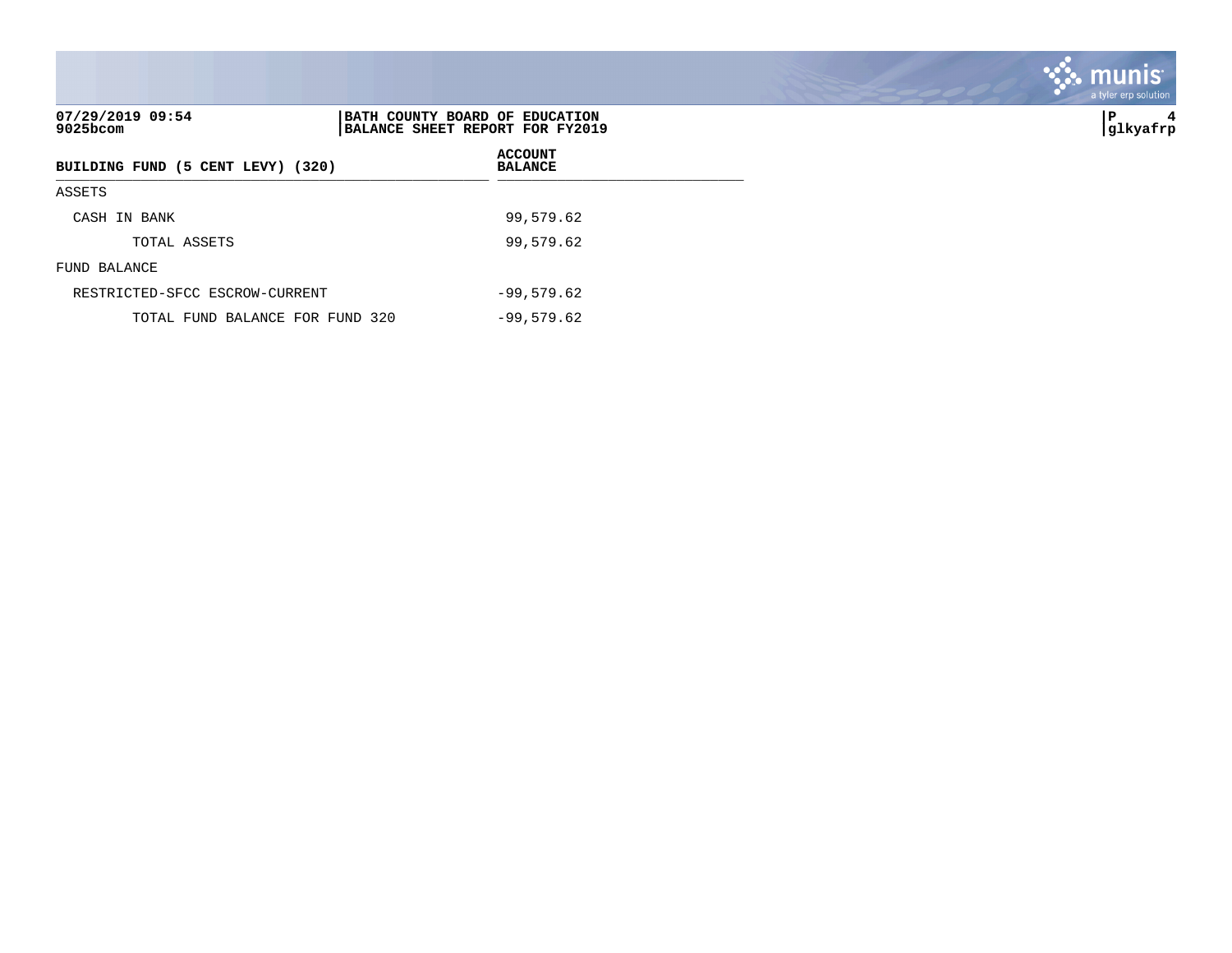|                               |                                                                   | . munis <sup>.</sup><br>a tyler erp solution |
|-------------------------------|-------------------------------------------------------------------|----------------------------------------------|
| 07/29/2019 09:54<br>9025bcom  | BATH COUNTY BOARD OF EDUCATION<br>BALANCE SHEET REPORT FOR FY2019 | P<br>5<br> glkyafrp                          |
| CONSTRUCTION FUND (360)       | <b>ACCOUNT</b><br><b>BALANCE</b>                                  |                                              |
| ASSETS                        |                                                                   |                                              |
| CASH IN BANK                  | 3, 299, 472. 13                                                   |                                              |
| TOTAL ASSETS                  | 3, 299, 472. 13                                                   |                                              |
| FUND BALANCE                  |                                                                   |                                              |
| RESTRICTED-FUTURE CONSTR BG-1 | $-3, 299, 472.13$                                                 |                                              |

 $\mathcal{L}$ 

TOTAL FUND BALANCE FOR FUND 360 -3,299,472.13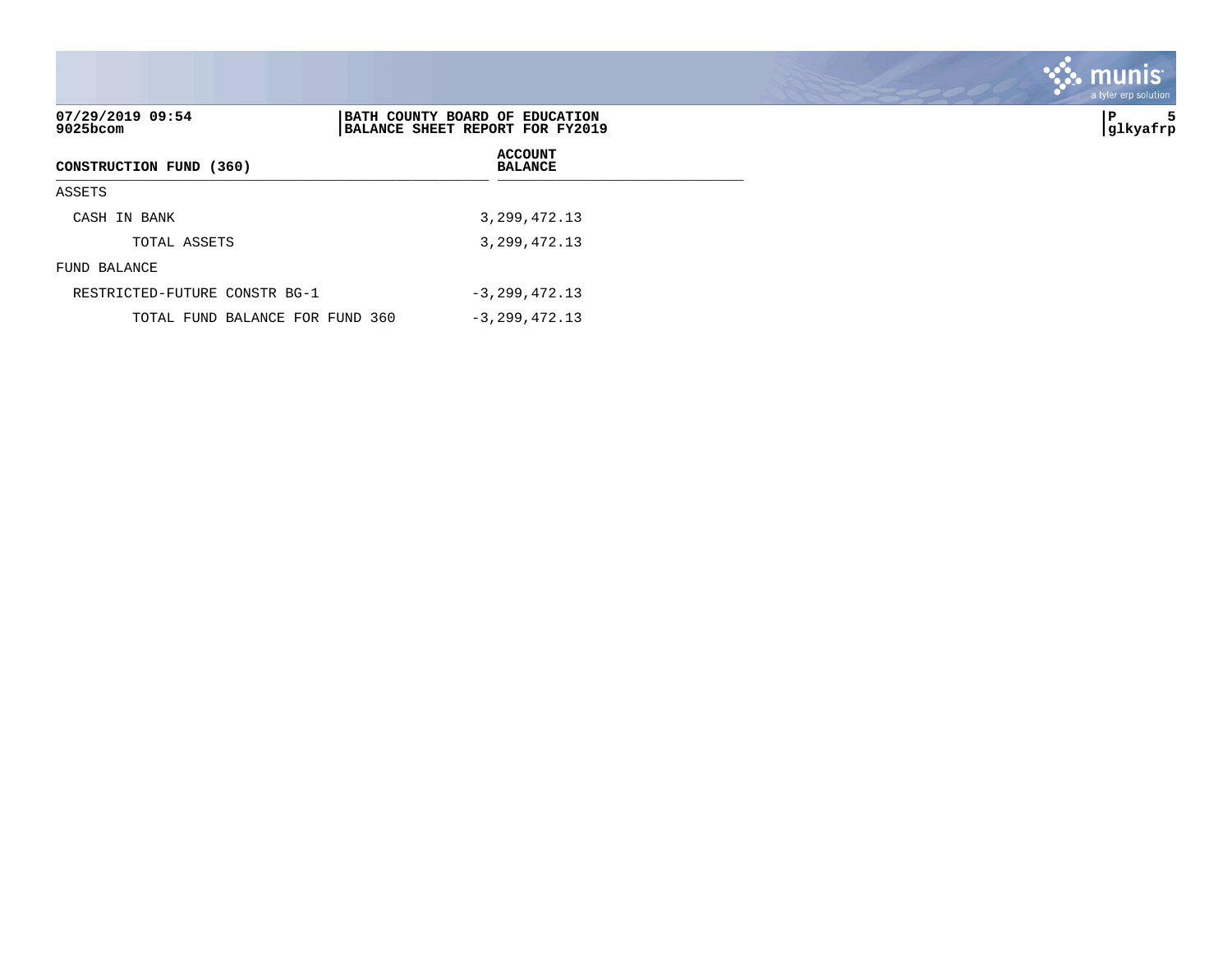| 07/29/2019 09:54<br>9025bcom                                                                                                                        | BATH COUNTY BOARD OF EDUCATION<br>BALANCE SHEET REPORT FOR FY2019                          | 6<br>P<br> glkyafrp |
|-----------------------------------------------------------------------------------------------------------------------------------------------------|--------------------------------------------------------------------------------------------|---------------------|
| FOOD SERVICE FUND (51)                                                                                                                              | <b>ACCOUNT</b><br><b>BALANCE</b>                                                           |                     |
| ASSETS                                                                                                                                              |                                                                                            |                     |
| CASH IN BANK<br>ACCOUNTS RECEIVABLE<br>INVENTORIES FOR CONSUMPTION<br>DEF OUTFLOW OF RESOURCES<br>DEF OUTFLOW OF RESOURCES                          | 1,521,961.44<br>19,619.45<br>3,975.82<br>92,587.53<br>303,661.54                           |                     |
| TOTAL ASSETS                                                                                                                                        | 1,941,805.78                                                                               |                     |
| LIABILITIES                                                                                                                                         |                                                                                            |                     |
| ACCOUNTS PAYABLE<br>ACCOUNTS PAYABLE ACI<br>NET PENSION LIABILITY<br>NET PENSION LIABILITY<br>DEF INFLOW OF RESOURCES<br>INFLOW OF RESOURCES<br>DEF | $-606.29$<br>$-15.00$<br>$-340, 107.97$<br>$-873, 557.76$<br>$-17,807.12$<br>$-117,762.57$ |                     |
| TOTAL LIABILITIES                                                                                                                                   | $-1, 349, 856.71$                                                                          |                     |
| FUND BALANCE                                                                                                                                        |                                                                                            |                     |
| RESTRICTED - OTHER<br>RESTRICTED-OTHER<br>RESTRICTED-NET ASSETS                                                                                     | 265,327.56<br>687,658.79<br>$-1,544,935.42$                                                |                     |
| TOTAL FUND BALANCE FOR FUND 51                                                                                                                      | $-591,949.07$                                                                              |                     |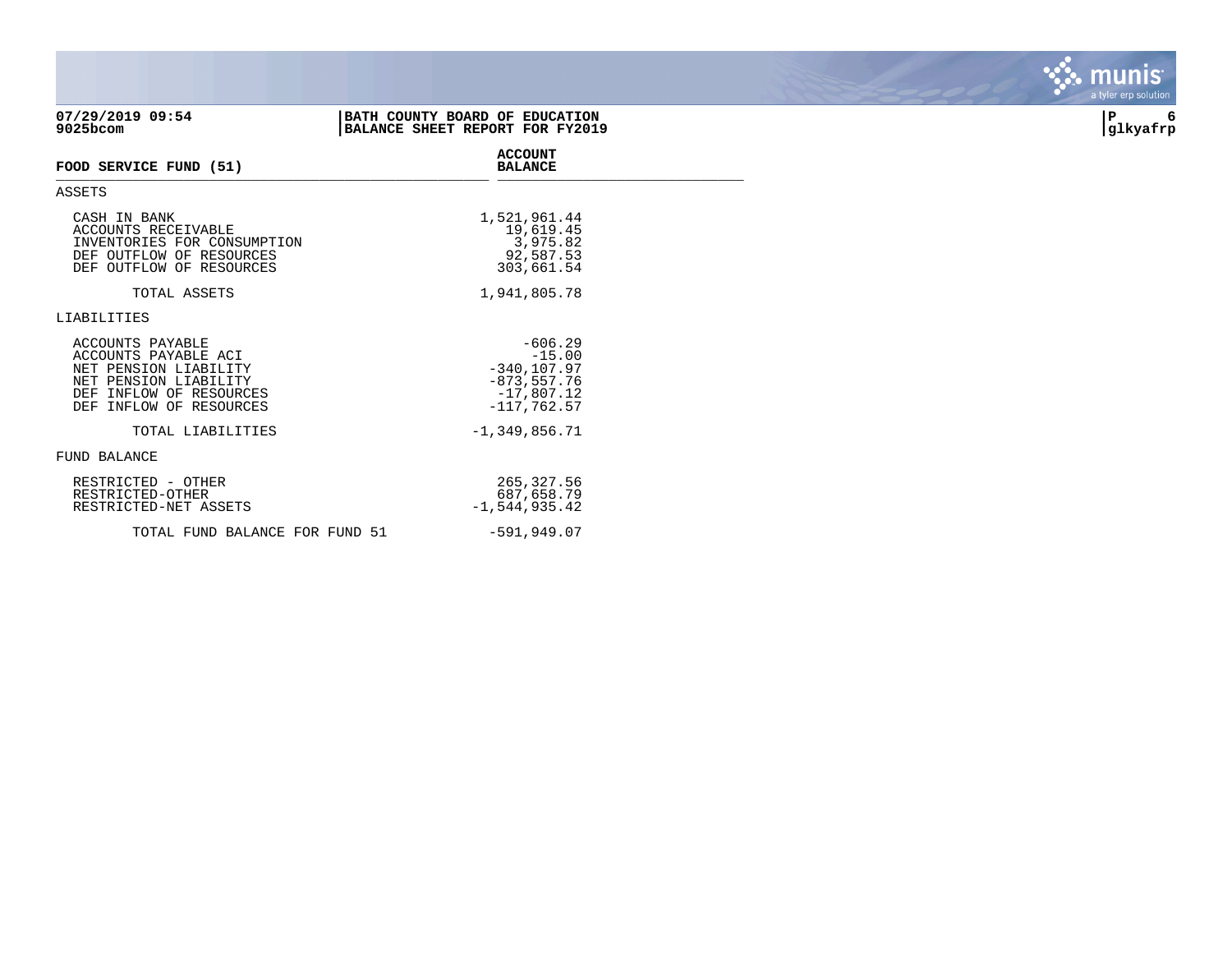| 07/29/2019 09:54<br>9025bcom                                                                                                                             | BATH COUNTY BOARD OF EDUCATION<br>BALANCE SHEET REPORT FOR FY2019                       | 7<br>P<br> glkyafrp |
|----------------------------------------------------------------------------------------------------------------------------------------------------------|-----------------------------------------------------------------------------------------|---------------------|
| CHILD CARE (52)                                                                                                                                          | <b>ACCOUNT</b><br><b>BALANCE</b>                                                        |                     |
| ASSETS                                                                                                                                                   |                                                                                         |                     |
| ACCOUNTS RECEIVABLE<br>DEF OUTFLOW OF RESOURCES<br>DEF OUTFLOW OF RESOURCES                                                                              | 6,403.49<br>23,429.38<br>75,882.30                                                      |                     |
| TOTAL ASSETS                                                                                                                                             | 105,715.17                                                                              |                     |
| LIABILITIES                                                                                                                                              |                                                                                         |                     |
| ACCOUNTS PAYABLE ACI<br>NET PENSION LIABILITY<br>NET PENSION LIABILITY<br>NET PENSION LIABILITY<br>INFLOW OF RESOURCES<br>DEF<br>DEF INFLOW OF RESOURCES | $-151.59$<br>10,587.76<br>$-86,064.73$<br>$-114, 517.93$<br>$-4,506.11$<br>$-29,799.96$ |                     |
| TOTAL LIABILITIES                                                                                                                                        | $-224, 452.56$                                                                          |                     |
| <b>FUND BALANCE</b>                                                                                                                                      |                                                                                         |                     |
| RESTRICTED - OTHER<br>RESTRICTED-OTHER PENSION<br>RESTRICTED-NET ASSETS                                                                                  | 67,141.46<br>57,847.83<br>$-6, 251.90$                                                  |                     |
| TOTAL FUND BALANCE FOR FUND 52                                                                                                                           | 118,737.39                                                                              |                     |

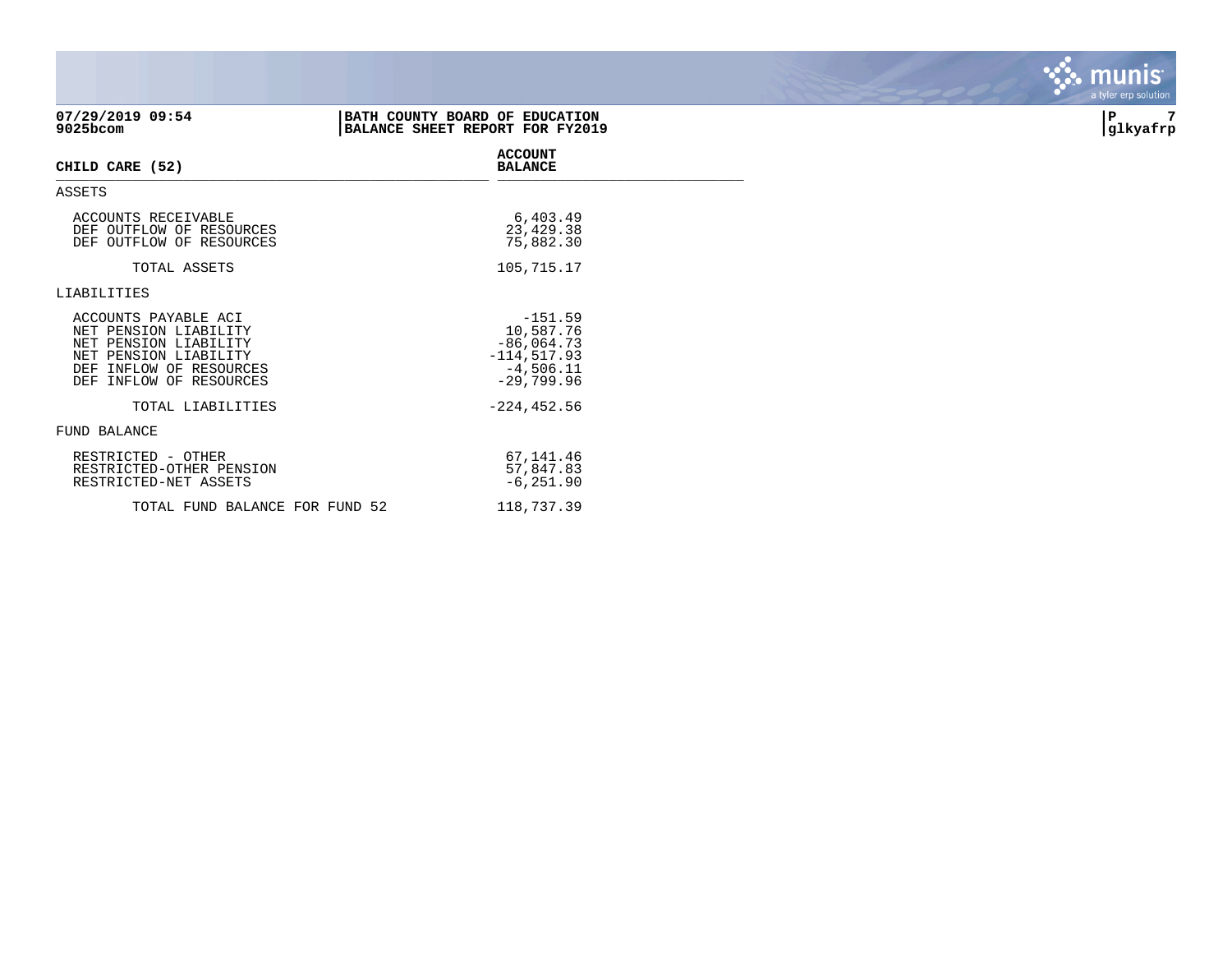| 07/29/2019 09:54<br>9025bcom   | BATH COUNTY BOARD OF EDUCATION<br>BALANCE SHEET REPORT FOR FY2019 | 8<br>P<br> glkyafrp |
|--------------------------------|-------------------------------------------------------------------|---------------------|
| PRESCHOOL (53)                 | <b>ACCOUNT</b><br><b>BALANCE</b>                                  |                     |
| ASSETS                         |                                                                   |                     |
| CASH IN BANK                   | 1,985.73                                                          |                     |
| TOTAL ASSETS                   | 1,985.73                                                          |                     |
| LIABILITIES                    |                                                                   |                     |
| ACCOUNTS PAYABLE               | $-83.82$                                                          |                     |
| TOTAL LIABILITIES              | $-83.82$                                                          |                     |
| FUND BALANCE                   |                                                                   |                     |
| RESTRICTED-NET ASSETS          | $-1,901.91$                                                       |                     |
| TOTAL FUND BALANCE FOR FUND 53 | $-1,901.91$                                                       |                     |

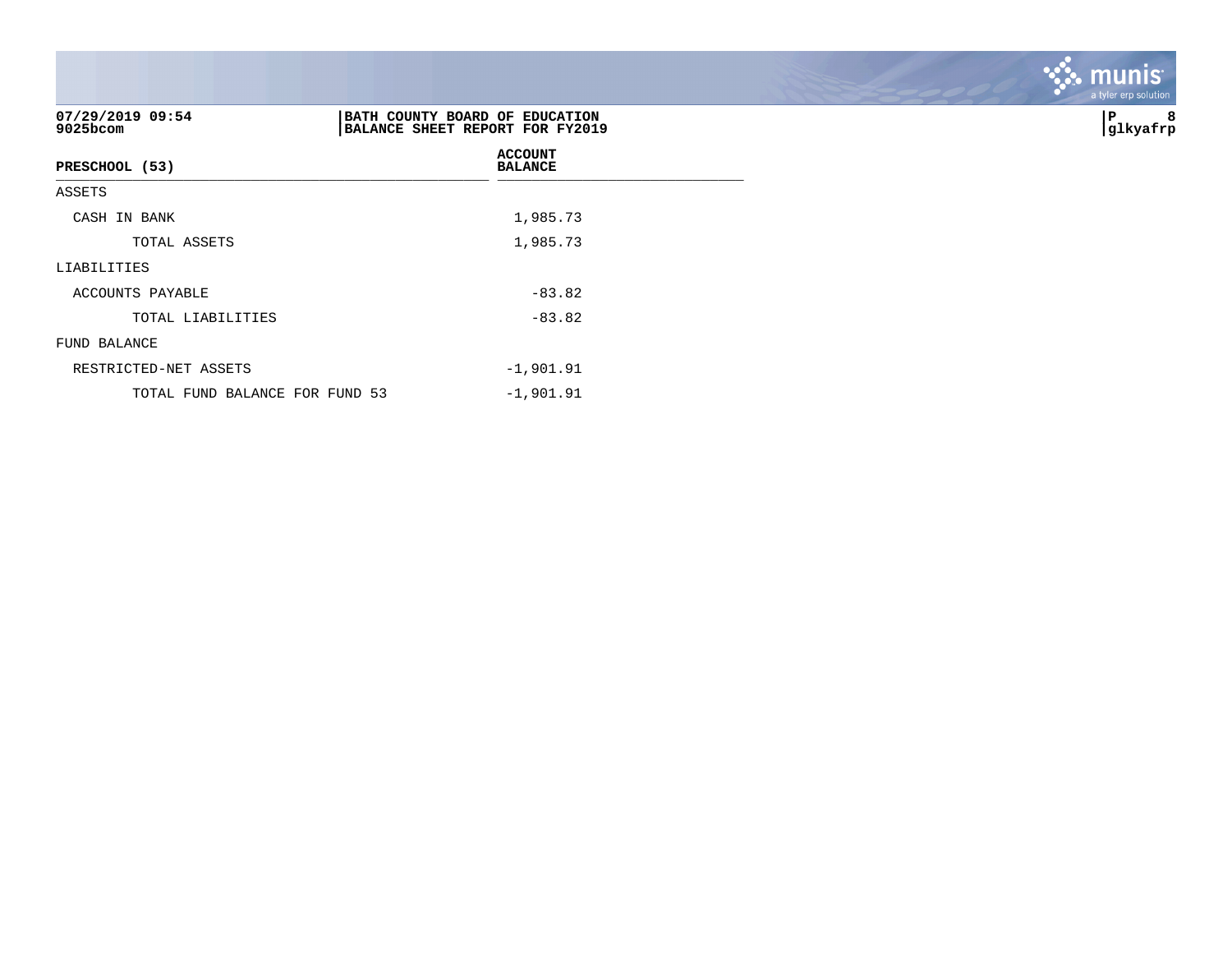| 07/29/2019 09:54<br>$9025$ bcom  | BATH COUNTY BOARD OF EDUCATION<br>BALANCE SHEET REPORT FOR FY2019 | 9<br>  P<br> glkyafrp |
|----------------------------------|-------------------------------------------------------------------|-----------------------|
| TRUST/AGENCY FUNDS (7000)        | <b>ACCOUNT</b><br><b>BALANCE</b>                                  |                       |
| ASSETS                           |                                                                   |                       |
| CASH IN BANK                     | 21,332.61                                                         |                       |
| TOTAL ASSETS                     | 21,332.61                                                         |                       |
| FUND BALANCE                     |                                                                   |                       |
| RESTRICTED FUND BALANCE          | $-21, 332.61$                                                     |                       |
| TOTAL FUND BALANCE FOR FUND 7000 | $-21, 332.61$                                                     |                       |

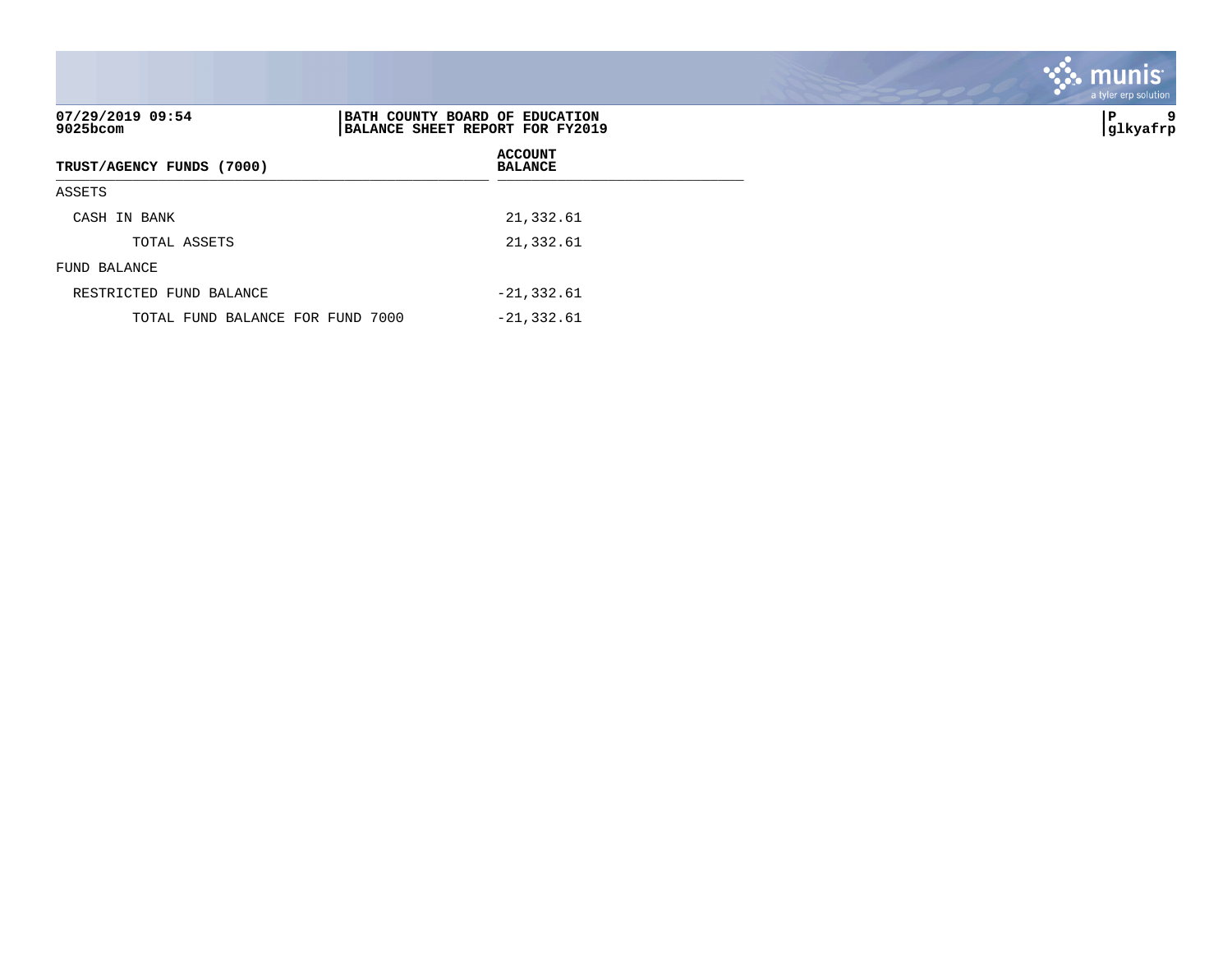| 07/29/2019 09:54<br>9025bcom                              | BATH COUNTY BOARD OF EDUCATION<br>BALANCE SHEET REPORT FOR FY2019 | 10<br>∣P<br> glkyafrp |
|-----------------------------------------------------------|-------------------------------------------------------------------|-----------------------|
| GOVERNMENTAL ASSETS (8)                                   | <b>ACCOUNT</b><br><b>BALANCE</b>                                  |                       |
| ASSETS                                                    |                                                                   |                       |
| LAND<br>LAND IMPROVEMENTS<br>ACCUM DEPR LAND IMPROVEMENTS | 518,316.60<br>1,088,911.27<br>$-952, 369.16$                      |                       |

| BUILDINGS & BLDING IMPROVEMENT | 34, 214, 978, 92 |
|--------------------------------|------------------|
| ACCUM DEPR BLDG IMPROVMENTS    | $-11,729,208.34$ |
| TECHNOLOGY EOUIPMENT           | 2,077,808.07     |
| ACCUM DEPR TECHNOLOGY EOUIP    | $-1.776.476.64$  |
| VEHICLES                       | 3,596,541.19     |
| ACCUM DEPR VEHICLES            | $-2,741,110.36$  |
| GENERAL EOUIPMENT              | 836,670.08       |
| ACCUM DEPR GENERAL EOUIP       | $-697,878.40$    |
| CONSTRUCTION IN PROGRESS       | 9, 418, 767.88   |
| TOTAL ASSETS                   | 33,854,951.11    |
| FUND BALANCE                   |                  |
| INVESTMENTS GOVERNMENTAL ASSET | $-33,854,951.11$ |
| TOTAL FUND BALANCE FOR FUND 8  | $-33,854,951.11$ |

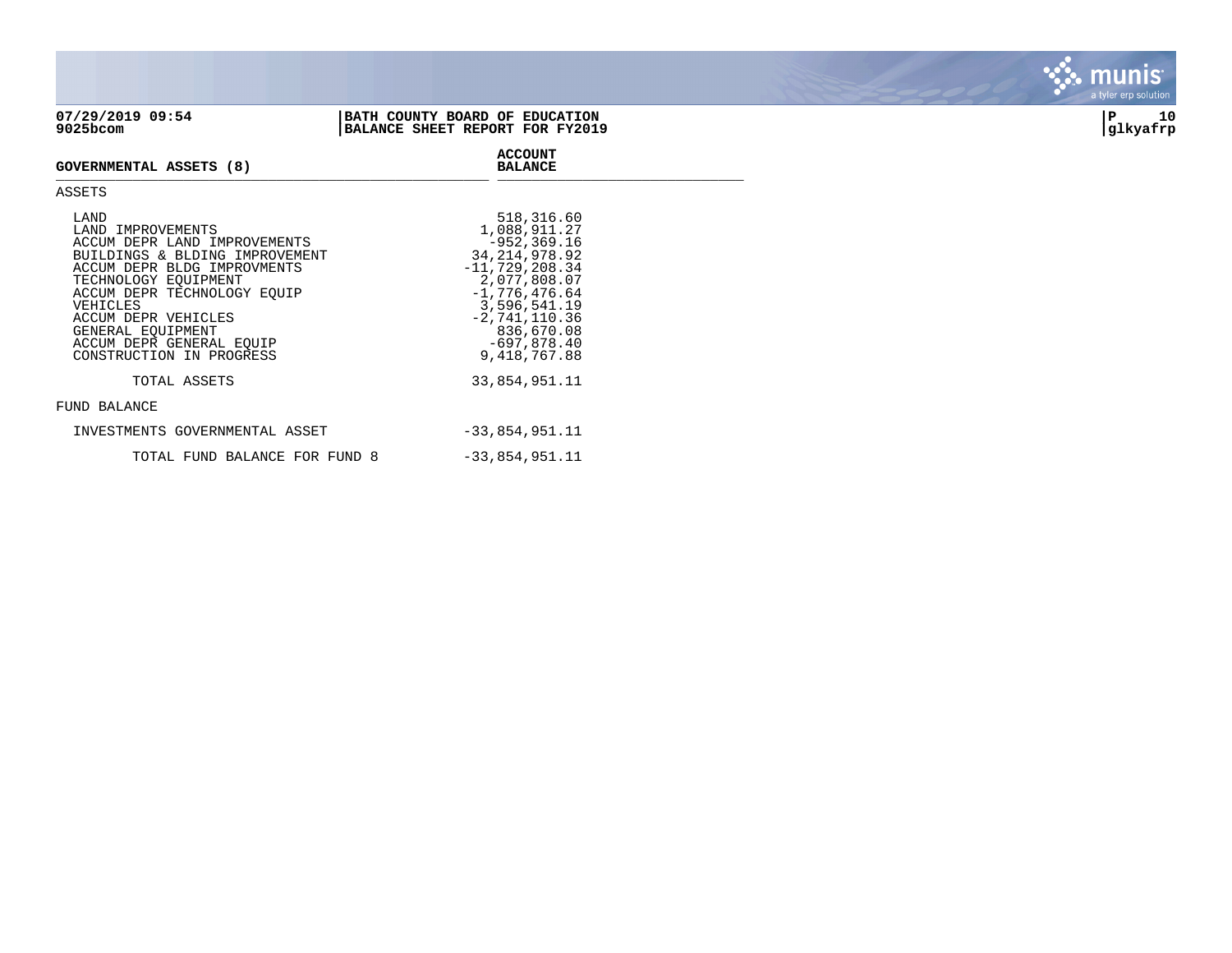| 07/29/2019 09:54<br>9025bcom   | BATH COUNTY BOARD OF EDUCATION<br>BALANCE SHEET REPORT FOR FY2019 | 11<br>P<br> glkyafrp |
|--------------------------------|-------------------------------------------------------------------|----------------------|
| FOOD SERVICE ASSETS (81)       | <b>ACCOUNT</b><br><b>BALANCE</b>                                  |                      |
| ASSETS                         |                                                                   |                      |
| BUILDINGS & BLDING IMPROVEMENT | 308,000.00                                                        |                      |

## a tyler erp solution

mu

**inis** 

| ACCUM DEPR BLDG IMPROVMENTS<br>TECHNOLOGY EOUIPMENT | $-68, 273.33$<br>11,470.12   |
|-----------------------------------------------------|------------------------------|
| ACCUM DEPR TECHNOLOGY EOUIP                         | $-9,823.99$                  |
| VEHICLES<br>ACCUM DEPR VEHICLES                     | 35,895.00<br>$-12,707.75$    |
| GENERAL EOUIPMENT<br>ACCUM DEPR GENERAL EOUIP       | 569, 324.89<br>$-470,864.72$ |
| TOTAL ASSETS                                        | 363,020.22                   |
| FUND BALANCE                                        |                              |
| INVESTMENT BUSINESS ASSETS                          | $-363,020.22$                |

TOTAL FUND BALANCE FOR FUND 81 -363,020.22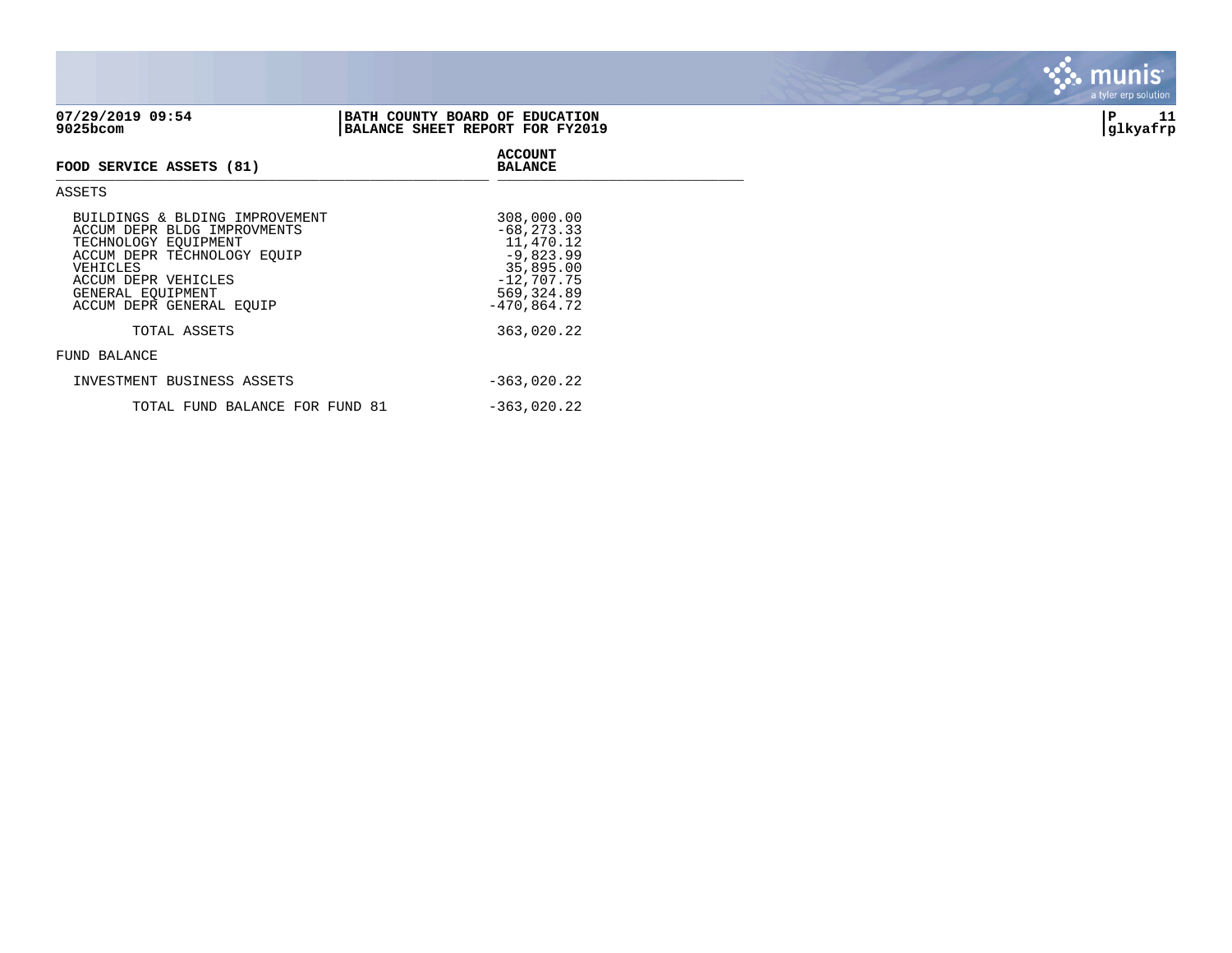|                                                     |                                                                   | <b>munis</b><br>a tyler erp solution |
|-----------------------------------------------------|-------------------------------------------------------------------|--------------------------------------|
| 07/29/2019 09:54<br>9025bcom                        | BATH COUNTY BOARD OF EDUCATION<br>BALANCE SHEET REPORT FOR FY2019 | 12<br>∣P<br> glkyafrp                |
| ADULT EDUCATION ASSETS (84)                         | <b>ACCOUNT</b><br><b>BALANCE</b>                                  |                                      |
| ASSETS                                              |                                                                   |                                      |
| TECHNOLOGY EQUIPMENT<br>ACCUM DEPR TECHNOLOGY EQUIP | 11,535.00<br>$-11,535.00$                                         |                                      |
| TOTAL ASSETS                                        | .00                                                               |                                      |